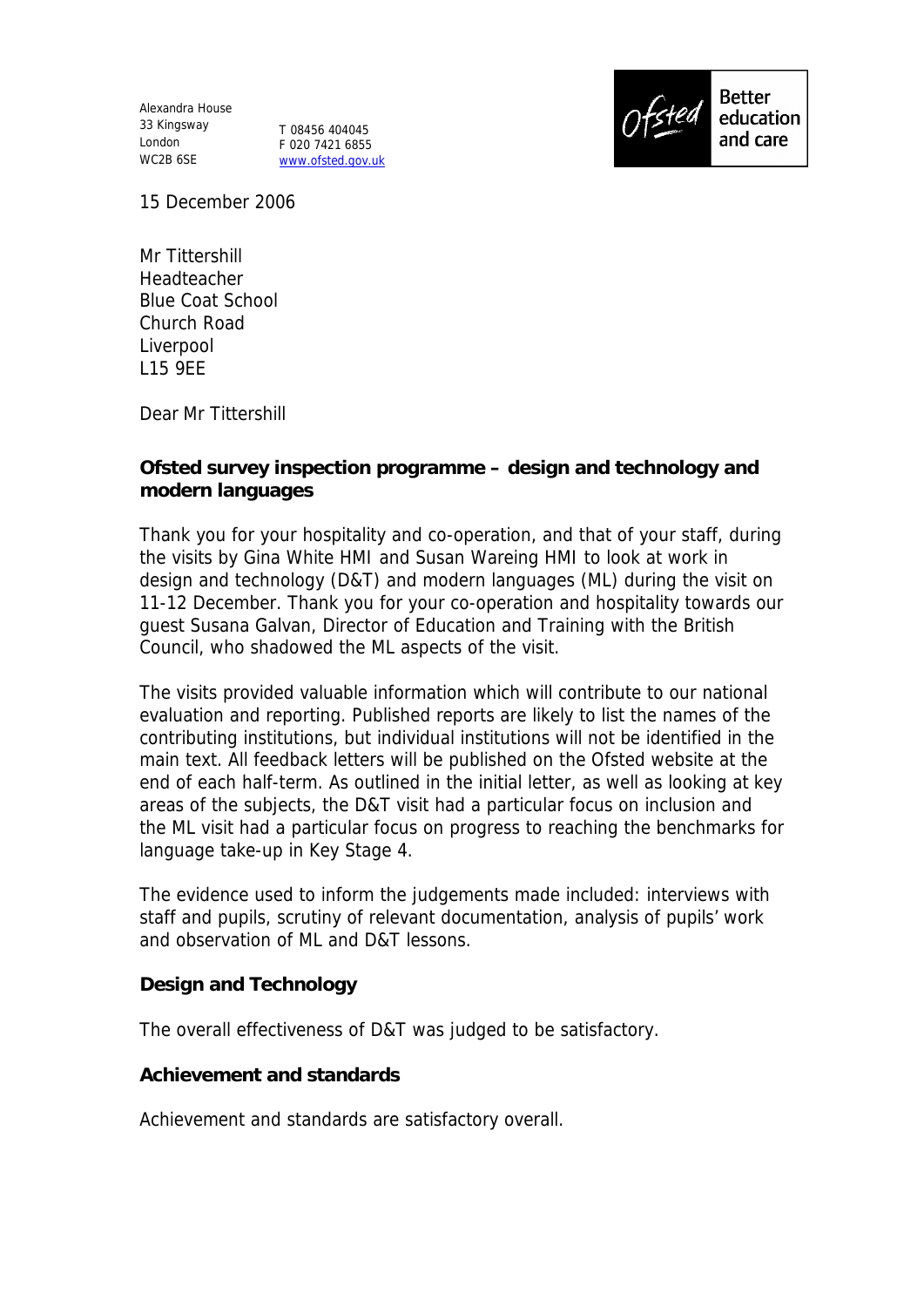- Standards on entry in D&T are well above national averages and remain so by the end of each key stage. Most students do not continue to study design and technology beyond Key Stage 3. GCSE results in 2006 show that fewer students than expected achieved their targets and the proportion achieving grades A\* and A continued to be significantly lower than the school average. A relatively small number of students study AS Level and A Level courses in D&T. They achieve well and above national averages.
- Progress in the lessons observed was satisfactory. Students' use of tools and equipment, measurement and health and safety are good. However their use of research and product analysis and the use of computers to aid designing and manufacture are relatively under developed.
- Students' personal development is good. They have good attitudes and enjoy creating and making products. Older students say that what they learn in D&T is usefully preparing them for careers. Younger students have few opportunities to develop higher level thinking and team work skills to promote their economic well-being. Encouragement to take creative risks, develop enterprise and innovation are insufficiently promoted in D&T.

**Quality of teaching and learning** 

The quality of teaching and learning in D&T is satisfactory overall.

- Teachers' knowledge and understanding of examination requirements, revision techniques and experience as moderators is used well to promote students attainment at Key Stage 4 and post 16. Good recall, listening skills and keenness to prepare and revise for tests underpin students' good attainment. Booklets, developed for each project, help students to organise their learning effectively and provide a useful aid to promote good study skills.
- Students find teacher demonstrations useful; in addition to practical demonstrations teachers model answers to examination questions, and explain their thoughts and reasoning. Teaching strategies are limited in scope and are characterised by often lengthy introductions and explanations.
- Too little attention is given in teachers' planning and in lessons to enable students in Years 7, 8 and 9 progressively to develop skills to design, plan and evaluate the products they make and to acquire and to use essential project management skills in investigation, research and decision making.

## **Quality of curriculum**

The quality of the D&T curriculum is satisfactory.

• The curriculum meets requirements but it is under review as some aspects of electronics, systems and control and opportunities to manufacture products using computers are very thinly covered. Staff training and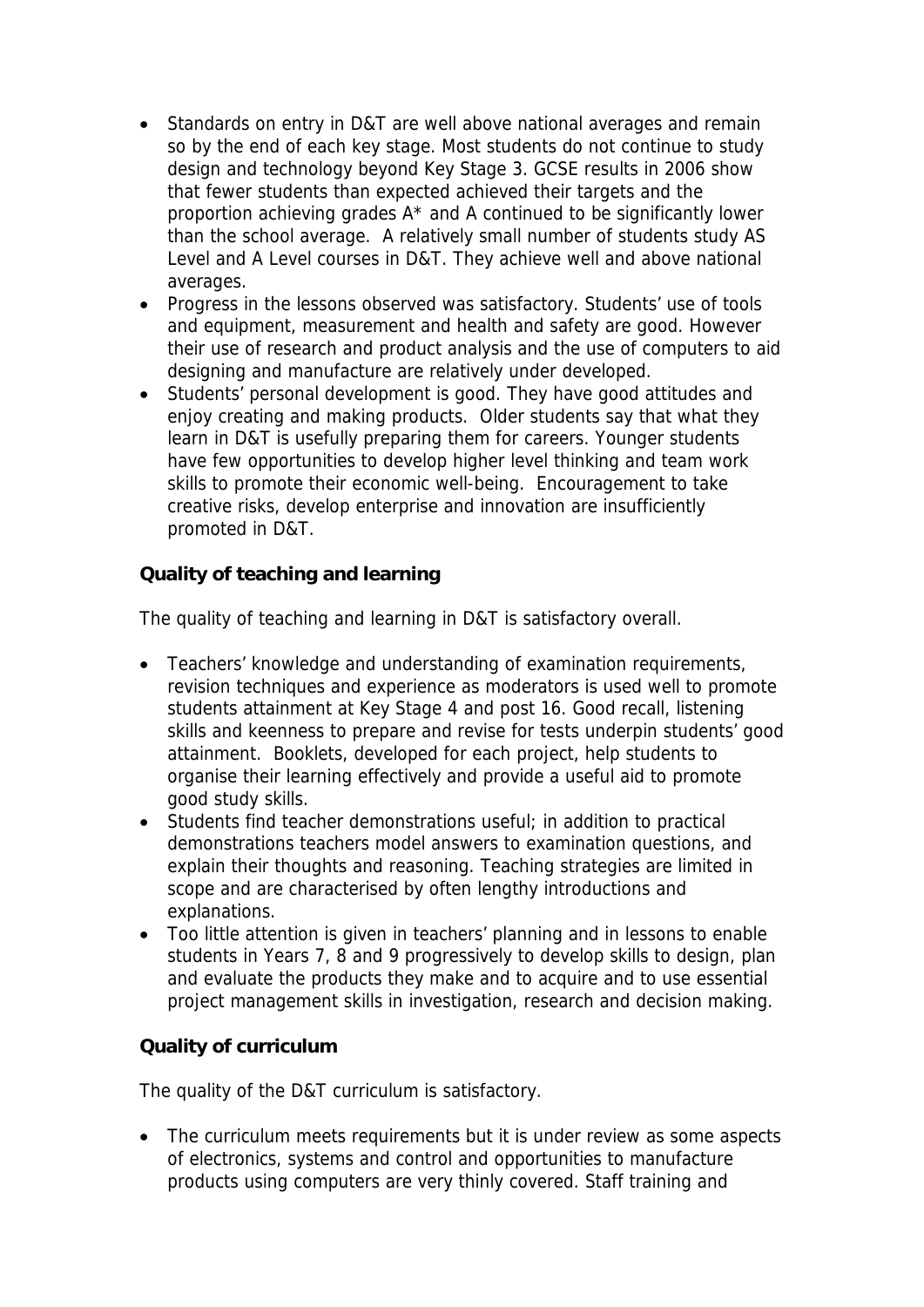increasing access to computer resources is beginning to embed CAD in all key stages. However, knowledge and understanding of modern manufacturing methods, new technologies and the work of current designers is less evident in current projects at KS3 and KS4.

• The curriculum is enriched with visits and competitions. Opportunities to use them to provide a firmer linkage to classroom learning are at an early stage.

**Leadership and management of D&T**

Leadership and management of D&T are satisfactory.

- School review systems identify strengths and weaknesses in subject provision. Students are beginning to benefit from improvements to tackle longstanding issues of a lack of ICT provision. Systems to review the quality of teaching and learning and the use of assessment are developing.
- Marking and teachers' feedback to students is a strength in examination classes but this good practice is less firmly established or focused in Key Stage 3. Teachers are inconsistent in explaining what younger students need to do to improve and move their learning on.

### **Inclusion**

The provision for inclusion is satisfactory.

- All students irrespective of their ability, learning difficulties and ethnicity, follow the same teaching and learning programme but the analysis of the achievement of different groups in D&T is not undertaken.
- The intellectual challenge and vocational relevance of D&T are stronger in Years 10 to 13 but are insufficiently promoted in the subject overall.
- Support staff play an effective role in providing technical advice to students and in preparing resources; this helps to promote their progress in lessons.

#### **Areas for improvement**

To improve provision further, the following points were discussed:

- ensure the programme of work at Key Stage 3 is balanced to enable students to develop and apply skills in using electronics, systems and control and to have opportunities to manufacture products using computers
- broaden teaching and learning strategies and ensure students' designing skills are more progressively developed in Key Stage 3 to promote more independent working in later key stages
- ensure all students know precisely what to do to improve their work.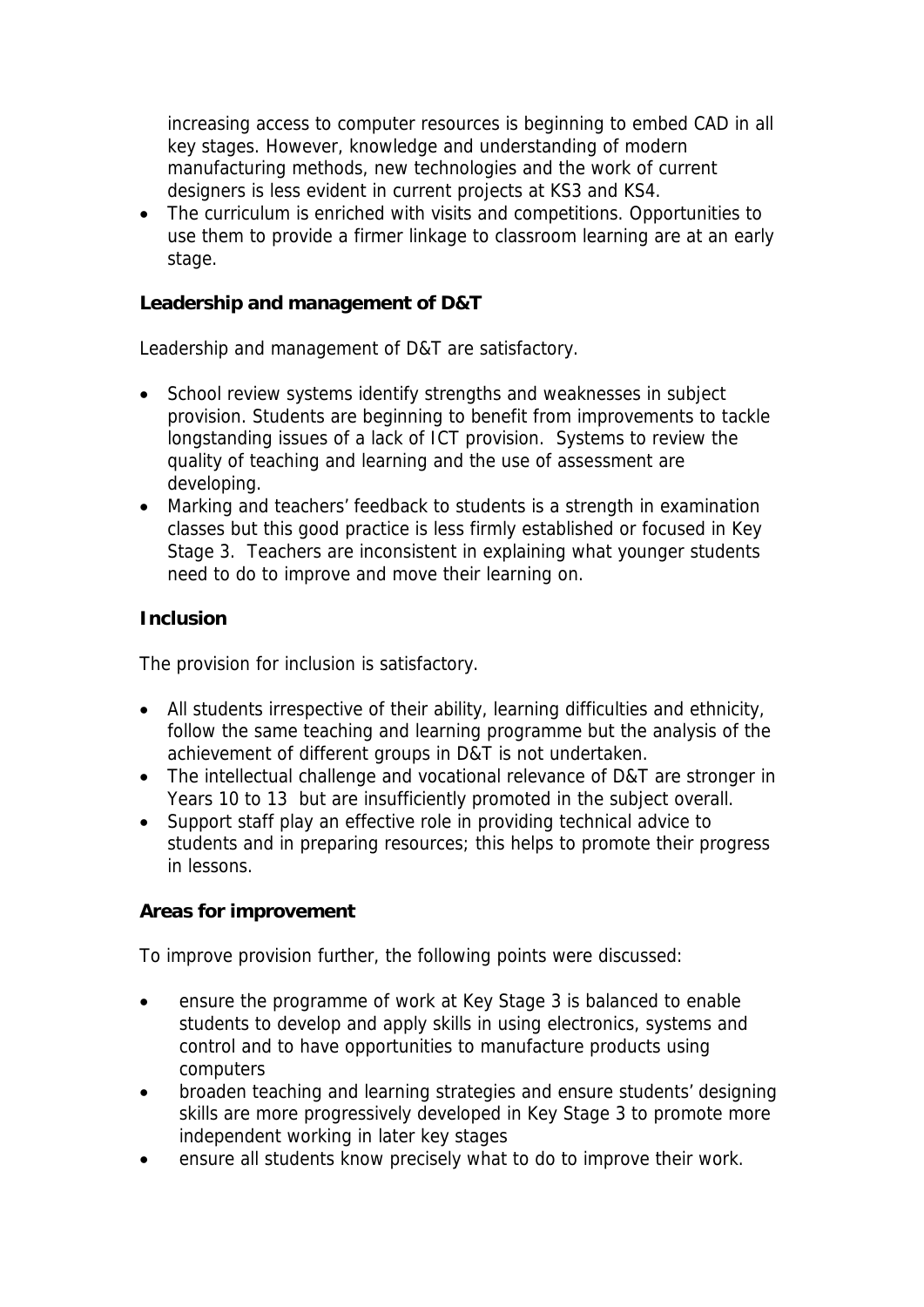## **Modern Languages**

The overall effectiveness of modern languages (ML) was judged to be satisfactory.

### **Achievement and standards**

Achievement and standards are satisfactory overall.

- Standards in modern languages are good. They are well above average at all key stages, although performance at Key Stage 4 and post-16 in French dipped in 2006. Achievement is satisfactory when compared to students' starting points.
- Students' personal development is good. They have very good attitudes to language learning and understand its value in terms of pleasure and future employment. Behaviour in lessons is very good and relationships are very positive.

### **Quality of teaching and learning**

The quality of teaching and learning in modern languages is satisfactory overall.

- Teachers are all well qualified in the languages they teach. They are very competent speakers of the target language but there are missed opportunities to challenge the many very able students by extending its use.
- While there is much good practice which is worthy of sharing across the department, some lessons are dull and formulaic, with too few opportunities for students to use the language in pairs and groups.
- Some teachers do not systematically teach pronunciation and grammar in ways which motivate students.
- There are currently insufficient opportunities for the routine use of Information Communications Technology (ICT) in lessons, both by teachers and students.
- Marking does not always make clear how students might improve the quality of their work.

## **Quality of curriculum**

The quality of the curriculum is good.

 ML benefits from a generous amount of curriculum time. All students study French and Spanish in Years 7 to 9 and can also opt for Latin in Years 8 and 9.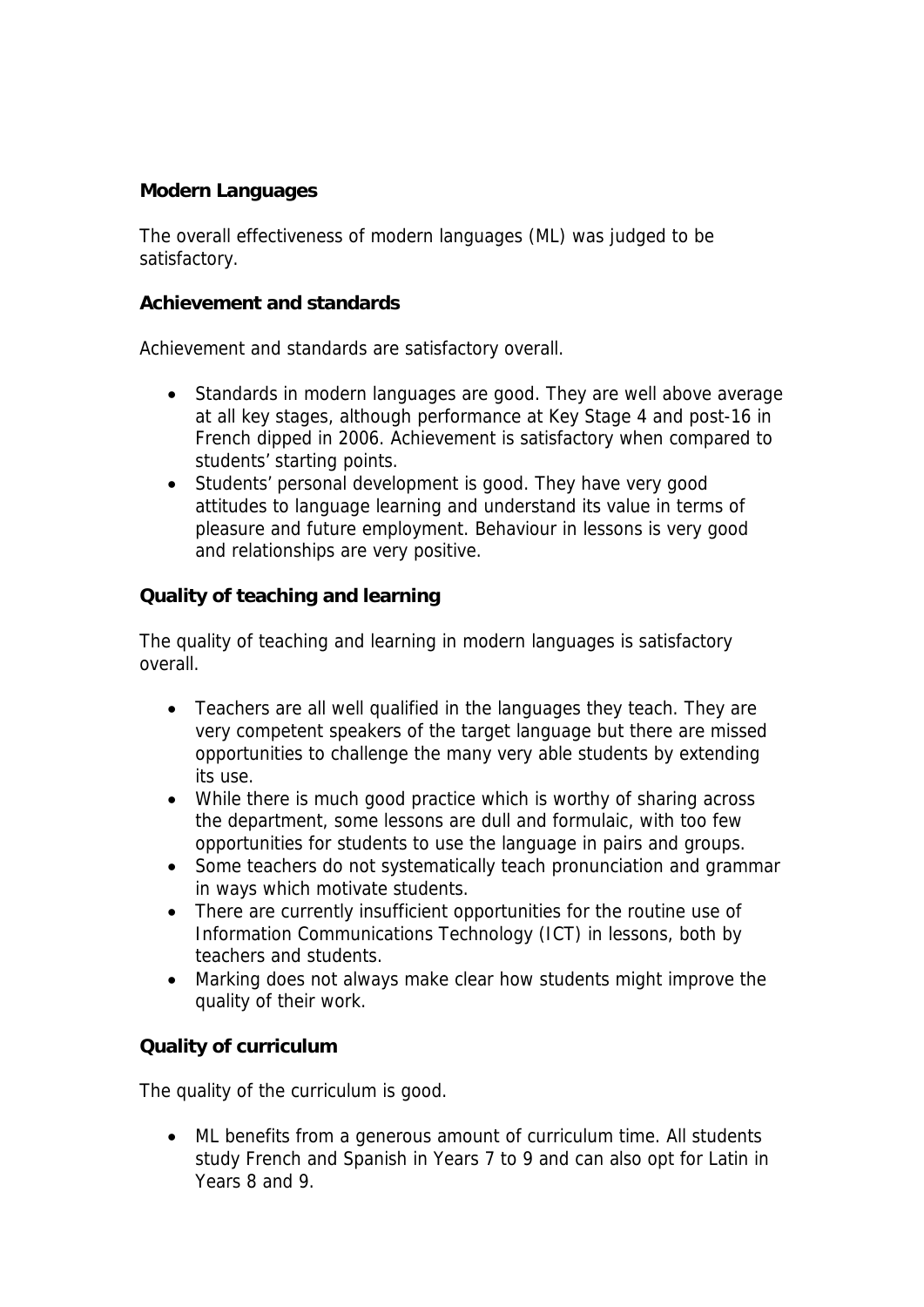- All students must study at least one modern language in Years 10 and 11 and around 17 study two and some three.
- The most able students in French take GCSE in Year 10. Good use is then made of time in Year 11 to study another language or prepare for AS level in French.
- There is a good record of sixth formers opting for language study post-19.
- There is a good range of enrichment activities, including visits to France and a Spanish exchange which have a good take up.

**Leadership and management of the subject**

Leadership and management of ML are satisfactory.

- Senior leaders are keen that languages should thrive and support languages through generous curriculum arrangements.
- Well-developed departmental review systems give the school detailed knowledge of the strengths and weaknesses of modern languages.
- The department is clearly focused on raising achievement further but the pace of implementing improvements is sometimes slow.
- Students do not have regular access in language lessons to the use of ICT.

**Subject issue: How close the school is to reaching the benchmarks for language take-up in Key Stage 4**

All students are required to take at least one modern language up to the end of Year 11, with opportunities for more.

**The development of speaking skills**

Students' standards in speaking are above average but their achievement could be even better.

- Students bring good personal skills to the study of modern languages. They respond to questions confidently and expect to produce extended answers.
- Their pronunciation and intonation is generally accurate but sometimes anglicised. Some teachers do not explicitly correct errors in a motivating way or provide enough opportunities for students to hear the language and use it in pairs and groups.

# **Inclusion**

The provision for inclusion is good.

• Students value the good personal and academic support they receive from their teachers.